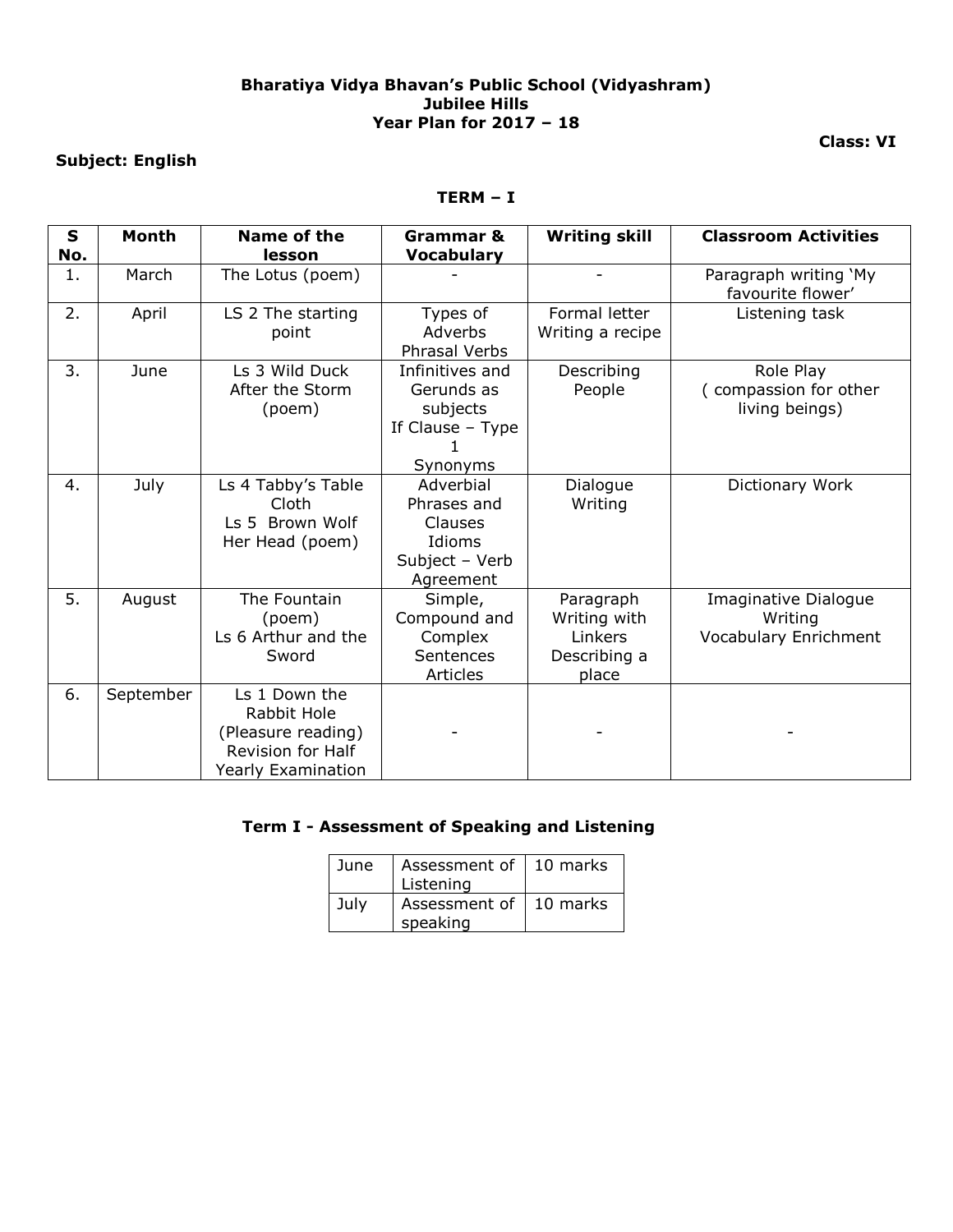**TERM - II**

| S. | Month    | Name of the                                                       | Grammar &                                                                  | <b>Writing skill</b>                             | <b>Classroom activities</b>                               |
|----|----------|-------------------------------------------------------------------|----------------------------------------------------------------------------|--------------------------------------------------|-----------------------------------------------------------|
| No |          | lesson                                                            | <b>Vocabulary</b>                                                          |                                                  |                                                           |
| 1. | October  | Ls 7 The Village<br>School<br>Ls 8 Resting Hill<br>The Fog (poem) | If $-$ Clause $-$ Type<br>: 2<br>Reflexive<br>Pronouns and<br>Prepositions | Imaginative<br>Writing<br><b>Story Writing</b>   | Poster Making with a Slogan<br>(On Literacy)              |
| 2. | November | Ls 9 The Mask<br>Vocation (poem)                                  | <b>Relative Clauses</b>                                                    |                                                  | Find a poem and identify<br>the poetic devices used in it |
| 3. | December | Ls 10 Brighter Still<br>Cows on the Beach<br>(poem)               | Reported Speech<br>(Imperatives and<br>Exclamations)                       | Letter of<br>Apology<br>(Formal and<br>Informal) | Reading Comprehension<br>Listening Task                   |
| 4. | January  | Ls 11 Saving the<br>Tiger                                         | Present Perfect vs<br>The Simple Past<br>Tense                             | Essay Writing                                    | <b>Punctuation of Sentences</b>                           |
| 5. | February | Ls 12 The<br>Canterville Ghost<br>(Pleasure Reading)              |                                                                            |                                                  | Vocabulary Enrichment on<br>Homophones and Suffixes       |

## **Term II - Assessment of Speaking and Listening**

|         | December   Assessment of   10 marks  <br>Listening |  |
|---------|----------------------------------------------------|--|
| January | Assessment of   10 marks  <br>speaking             |  |

# **Syllabus for Term –I Assessment 2017 -18**

| <b>Type of Assessment</b> | <b>Syllabus</b>                     |
|---------------------------|-------------------------------------|
|                           | 1. The Starting Point               |
|                           | 2. The Lotus (poem)                 |
| Periodic Test - 1         | 3. Grammar and Vocabulary           |
|                           | Adverbs                             |
|                           | <b>Phrasal Verbs</b>                |
|                           | 1. Wild Duck                        |
|                           | 2. After the Storm (poem)           |
| Periodic Test $-2$        | 3. Grammar and Vocabulary           |
|                           | Infinitives and Gerunds as Subjects |
|                           | 'If' Clause-Type 1                  |
|                           | Synonyms                            |